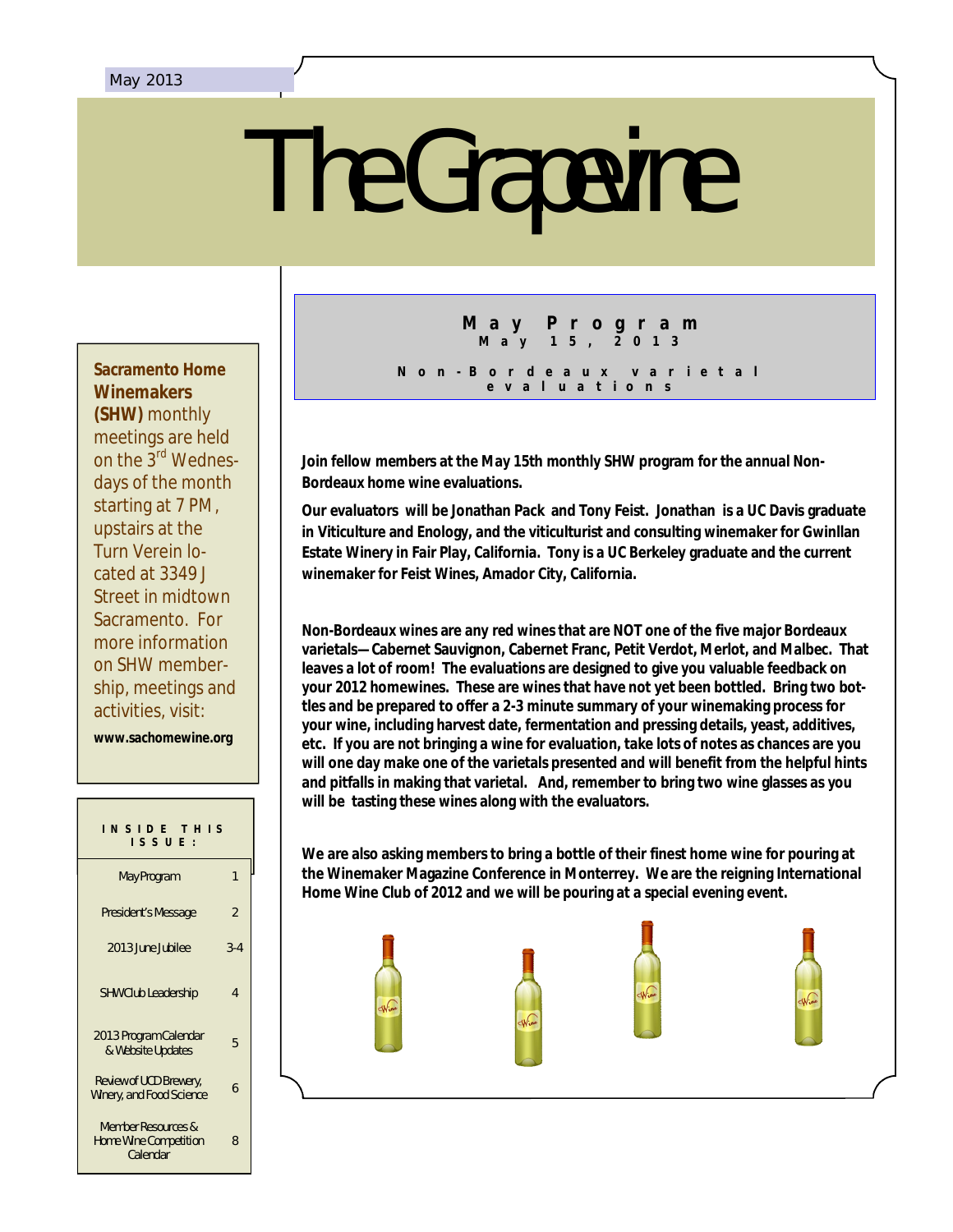# **P r e s i d e n t ' s M e s s a g e B y G a r y Y o u n g S H W P r e s i d e n t**



**Dear Fellow Members,**

**40+!! Another milestone for the SHW Club has come and gone.**

**Our April 17th celebration proved to be a great get-together: the meeting and mixing of current and past club members; trading tales of home winemaking; good wines to be shared (thank-you John Lewis for sharing with us a Nebuchadnezzar Bottle (20 - 750 ml bottles) of your delicious 2007 French Columbard; the older wine competition which demonstrated both the good and the bad possibilities of cellaring wines for an extended time; and, the particularly delicious potluck buffet contributed by you all.**

**The "Older Wines" Tasting (6 years plus) featured in excess of 40 wines ( 30+ red / 10+ white). The "Peoples Choice" Awards (\$50. Corti Brothers Market Gift Certificates) were won by:**

#### **Red Wine**

 **Neal Shleffar & Donna Brown: "2002 Cabernet Sauvignon, Alexander Valley"**

#### **White Wine**

Rex Johnston & Barbara Bentley: "Bentley Cellars, Screaming Chicken - Alexander Valley - 2006 Semillon".

**The JUNE JUBILEE (June 1st) is fast approaching. I trust you are all preparing your wine entries for submission. The best time to get them in to the competition coordinators is at next week's (May 15th) monthly meeting. Please contact Henry Wilkinson, our esteemed Cellarmaster at (916) 997-3056 if you would like to make other arrangements to drop off your wine for the competition.**

**Remember: it is OKAY to open, taste, top off, & re-cork. That way you can be certain of not entering a truly flawed wine. Good Luck to you all.**

At the JODILLE we will have a display of "Older" while making parapherhana. Recently, the rannly of Ralph Stellien<br>[a Founding Member (1973) and the Club's 3rd President (1975)] fulfilled Ralph's wishes by donating his old **At the JUBILEE we will have a display of "older" wine making paraphernalia. Recently, the family of Ralph Stellrecht making equipment to the Club. Included in the gifts were a Mechanical (You Turn the Crank) Stemmer/Crusher, as well as a large (older) Basket Press.Stop by the display and see how wine was made in Our Pre-Motorized Past!**

 **NOTE: The next SHW Executive Board Meeting Wednesday, June 5th is scheduled for the home of John Avila in South Land Park, Sacramento. (Gathering @ 6:00pm - Meeting to commence promptly (probably) at 6:30pm. Club members are welcome. (Please call John at 916/997-7554 for information and directions.)**

**Cheers,**

**Gary Young SHW President**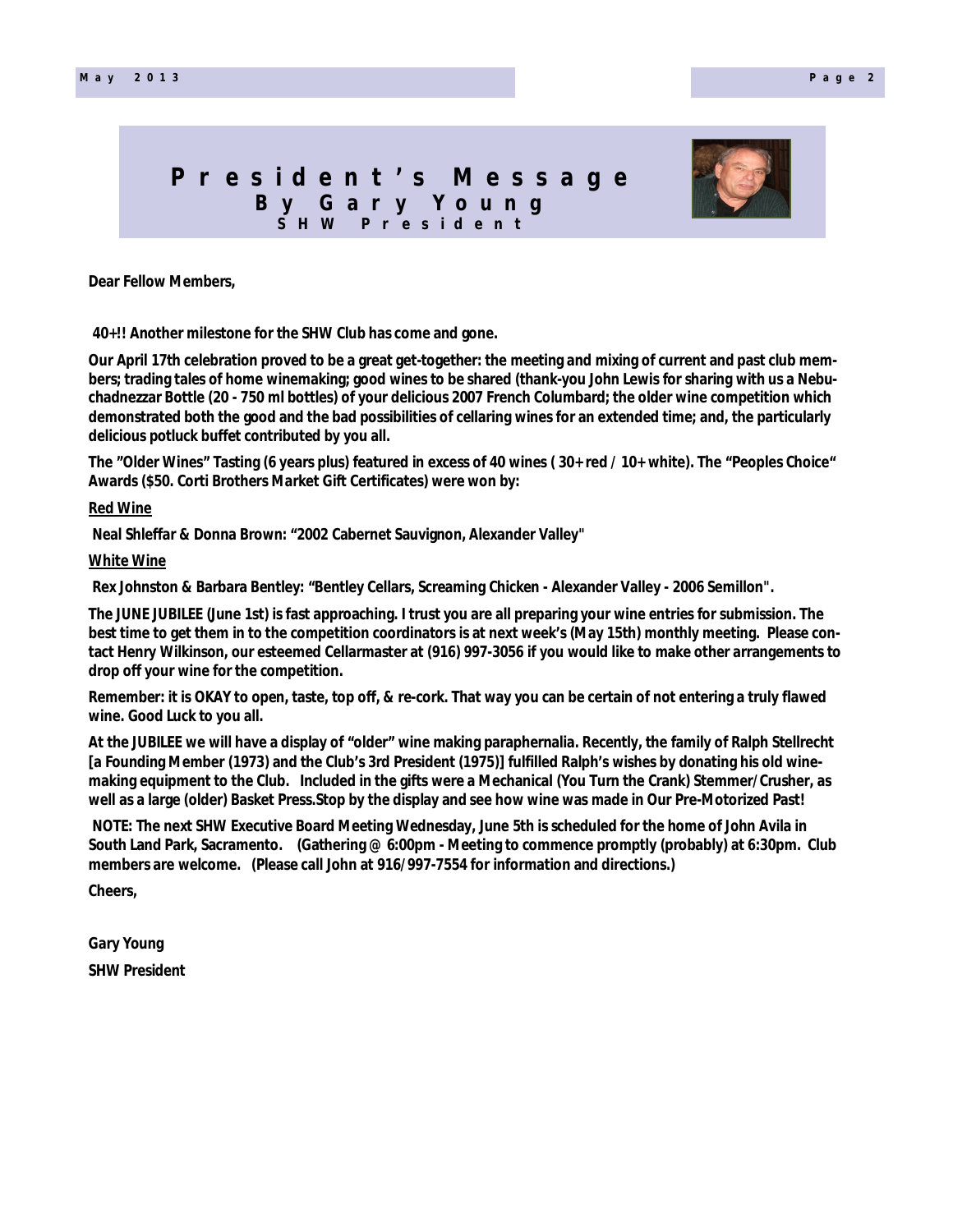## **J u n e J u b i l e e c o m p e t i t i o n J u n e 1 , 2 0 1 3**

**It's that time again! The June Jubilee is the Club's annual wine competition and picnic for ALL members and guests! The location will be Judy Pinegar's Back Yard and Barn. (Note: it is a yuppie barn – no hay or horse poop.) Judy Pinegar is also the Event Coordinator.**

**To ENTER the wine competition, you must do so by May 20, 2013, Monday! See entry forms and rules elsewhere in this newsletter. Remember – you MUST enter this event to compete in the Winemaker of the Year Competition!**

**To RESERVE a picnic spot, please do so by May 28, 2013 using the form below.**

## **Wine Judging Event:**

**The SHW Chief Judge will be assembling the panel of experienced wine judges. The competition will begin shortly after 8 AM.**

#### **Please volunteer:**

*Cellar Rats (10)* **are needed to help pour wines and perform other tasks as assigned (may include dumping out spit buckets, etc). Rats are on the front line of the judging; no prior experience required. We probably have enough volunteers already, but Contact Cellar Master Henry Wilkinson. Do NOT expect to just show up and work – Please call ahead.**

*Judging Clerks (4)* **help manage the judging panels and tabulate the judging results. No experience is necessary; ability to add correctly is a plus. Please contact Gin Yang at ginyangstaehlin@yahoo.com or 916-217-0294.**

**Attendees may begin assembling on the yard around 1 PM. Please do NOT interrupt the wine judging, or come into the Barn. The actual picnic/BBQ will begin at 2 PM or when the judging is complete. Joe McGilliivray has volunteered to fire up the BBQ! We need** *a volunteer to coordinate the clean-up***? and clean up before? Please lend a hand call Judy 916-224-6742.**

**Please bring a dish to share at the potluck: appetizer, salad, entree, or dessert according to the following list based of your last name (first initial): A – G = Salads or Sides/ H –M =Desserts / N – Y = Appetizers.**

**The club will provide BBQ meat, Chili Beans, French bread, and lots of water. When the judging is complete, all wines from the competition will become available for tasting, including the Golds and Best of Shows. Remember to bring your wine glasses. DO NOT USE Club Judging glasses, Please. For those of you who are new to the event, Judy's place has 2 ½ acres with room to explore nature in the summer. Some of Judy's lawn chairs are available, but club members should bring their own lawn chairs, blankets, or whatever if they want to be sure to have a place to sit on the lawn under the trees. The swimming pool also will be open, so bring your suit, hat, sunscreen, and sunglasses (if it is warm enough!). The event is great fun, lawn games will be available, and the party sometimes goes until dark… so plan on making a day of it! Children and guests are welcome!**

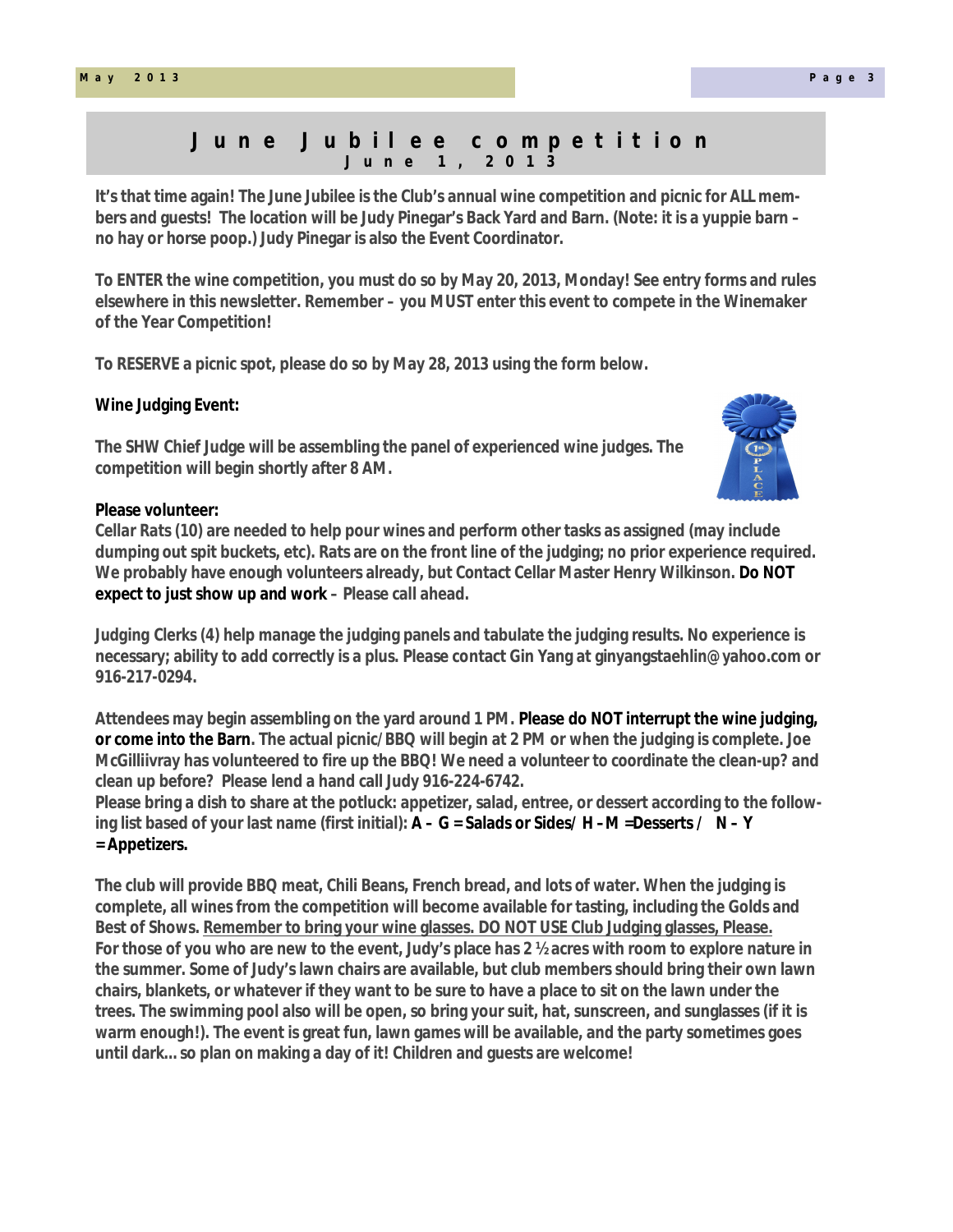## **2013 JUNE JUBILEE—Continued from Page 3**

#### **Directions to Judy's Place:**

**From Sacramento**: take I-80 east, to the town of Loomis, Horseshoe Bar Rd Exit. Turn left (toward Folsom Lake) (also stay Left at the next STOP sign) and go 4.3 mi. to El Monte Drive (left turn), then turn right at Vista Court, 9195 is at top left. The driveway to the back yard and barn is before the house.

**From Folsom area**: get on Auburn-Folsom Road, going toward Auburn. Turn left at Horseshoe Bar Road, make first right at El Monte Drive, and follow directions as above. Lost? (916) 652-5198 or (916) 224-6742 cell for Judy.

#### **Picnic Cost:**

The cost is \$10 per SHW member and \$15 per non-SHW member if you reserve by Monday May 28, 2013. After that date, picnic reservations are \$20 and \$25, respectively. Children under 12 are free! Please reserve space and pay in advance, so that we can order the correct quantities of food. Send your money along with the reservation form below.

Cut Here:- - - - - - - - - - - - - - - - -- - - - - - - - - - - - - - - - - - - - - - - - - - - - - - - - - -- - - - - -

| I will attend the Picnic: |                                                          |
|---------------------------|----------------------------------------------------------|
|                           |                                                          |
|                           | Number of Members $\_\_\_\_$ @ \$10 per person           |
|                           | Non-members _______ @\$15 per personChildren (free)_____ |

**Send to: Mike Touchette, SHW Treasurer, PO Box 894, Rancho Cordova, CA 95741**

## **SHW CLUB LEADERSHIP**

| <b>EXECUTIVE BOARD</b>                                                                                                                                                                                | <b>EXECUTIVE BOARD APPOINTEES</b>                                                                                                                                                                                                                         |
|-------------------------------------------------------------------------------------------------------------------------------------------------------------------------------------------------------|-----------------------------------------------------------------------------------------------------------------------------------------------------------------------------------------------------------------------------------------------------------|
| President—Gary Young, gycats@earthlink.net                                                                                                                                                            | Chief Judge—Mike Touchette, pinotsyrah@yahoo.com                                                                                                                                                                                                          |
| Co-Vice Presidents-Sonia Baron, sonia-<br>baron@hotmail.com, and John Avila,<br>mail@john-avila.com<br>Secretary—JD Phelps, jd.phelps@gmail.com<br>Treasurer-Mike Touchette, pinot-<br>syrah@yahoocom | Cellarmaster—Henry Wilkinson, hbwilkinson@jps.net<br>Hospitality—Holly Heggli, galstealth@hotmail.com<br>Webmaster/Club Competition Coordinator-Judy Pinegar<br>judypinegar@gmail.com<br>Newsletter Editor-Donna Bettencourt, bettencourt1045@softcom.net |
| Past President-Donna Bettencourt, betten-<br>court1045@softcom.net<br>Membership Co-Chairs—Gin Yang-Staehlin,<br>ginyangstaehlin@yahoo.com, and Fed Millar,<br>fred.millar1@gmail.com                 | <b>BOARD OF DIRECTORS</b><br><b>Mike Touchette, Chair</b><br><b>Fred Millar</b><br>Lynn Keay<br><b>Donna Bettencourt</b>                                                                                                                                  |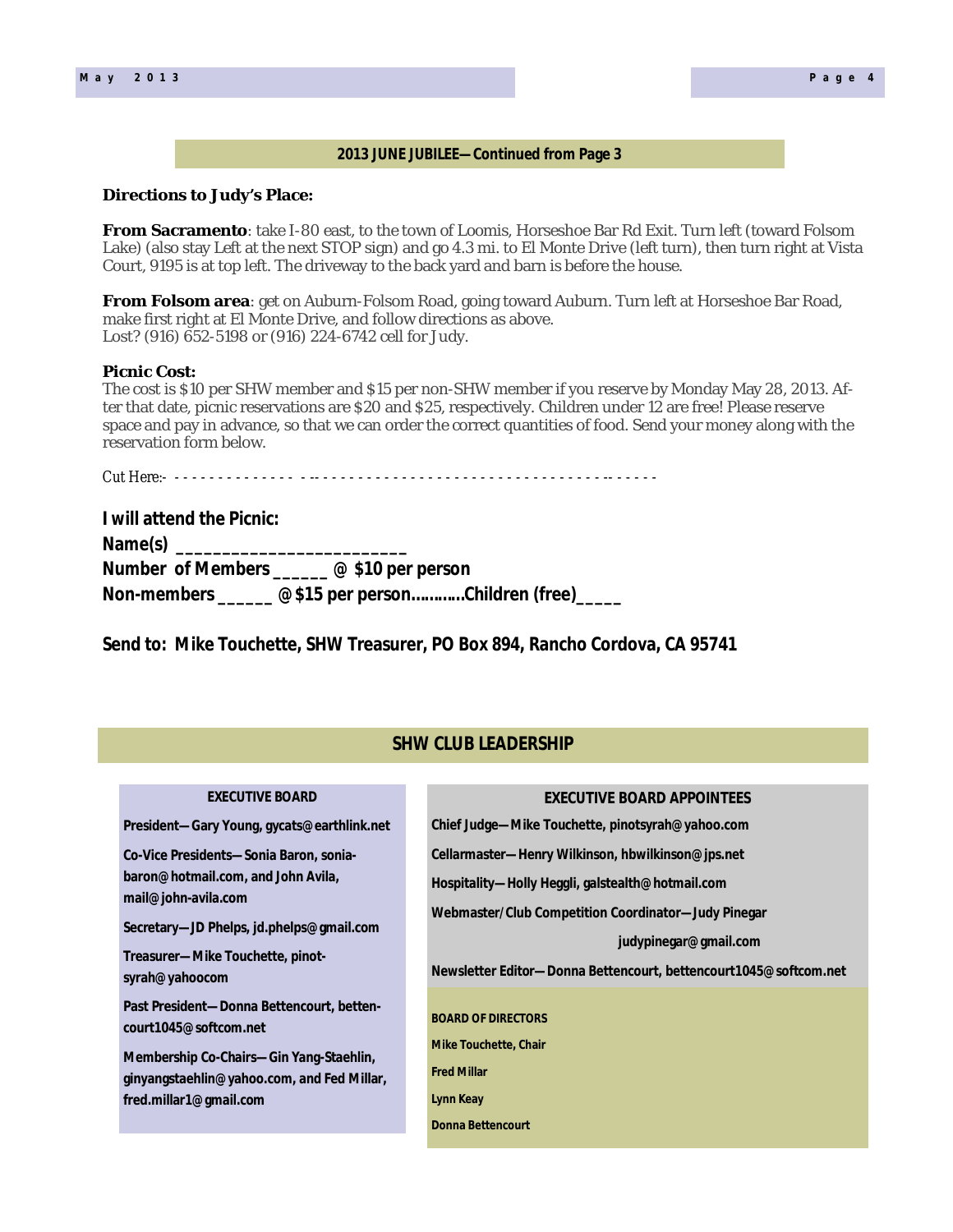## **2013 SHW PROGRAM CALENDAR**

**May 15—2012 Non-Bordeaux Varietal Evaluations**

**June 1—June Jubilee Competition/Picnic**

**June 19—Bordeaux varietal Evaluations with Chik Brennerman, UC Davis Enology Department, and Craig Haarmeyer of Revolution Winery, Sacramento, California.**

**July 17—To be determined**

**August 3—Winemaking 101 Class**

**August 21—Tim Osson, Guzmer Enterprises on yeast and yeast nutrients, and filtration techniques**

**September 18—John Hyde, Restaurant and Winery Consultant, 26 Brix Restaurant,** "**Making the Transition from Home winemaking to the Commercial Market", AND Barbara Bentley, award winning home wine and label maker,** 

 **"Designing and Printing Labels for Home Wine"**

**October 16— Presentation of gold medal home wines, travelogue, and 2012 Varietal Focus Group presentation**

**November—Harvest Dinner**

**November 13th—Annual Meeting, travelogue, and dessert/sparkling and fruit wine evaluations**

**December 15—Holiday Party**

## **New Features on Club Web Site – Grapes for Sale, Food and Wine Pairings, Business Directory**

**A couple of new features have been added to the Club web site, www.sachomewine.com, to help you find things easier.** 

**Grapes for Sale – these "ads" will continue to be added to the blog. They can be located by clicking on "Blog" (on right column of Home page), and then clicking on "2013 Grapes for Sale."** 

**Another way to locate them is to go to the Member Resources tab, "Classified Ads" will show as an option on the dropdown dialog box and click on "2013 Grapes for Sale." This option provides a listing of current** *grapes for sale* **and clicking on the link takes you to more information. The previous year's grapes for sale are also listed.**

**Also new on the Member Resources tab is "Food and Wine – Recipes and Pairings." We invite you to submit your recipes and wine pairings to add to this collection. Please send them to Gin at ginyangstaehlin@yahoo.com.**

**Our membership has many talents (in addition to making good wine) and the board recently approved the addition of a "Member Business Directory" where you can "advertise" your services in the Club's business directory. If you'd like to be included, please email Gin and she'll send you a short form to complete. The services you offer do not have to be related to wine making. You do need to be a current member to be included in the directory.**

**And, if you're not receiving the monthly edition of** *The Grapevine* **in your email box (should arrive by the end of the second week of the month), you might also be missing out on other Club news. Please check your spam folder and to prevent future notices from going to your spam folder add "webmaster@sachomewine.com" to your email contacts. If these measures don't work, contact Gin.**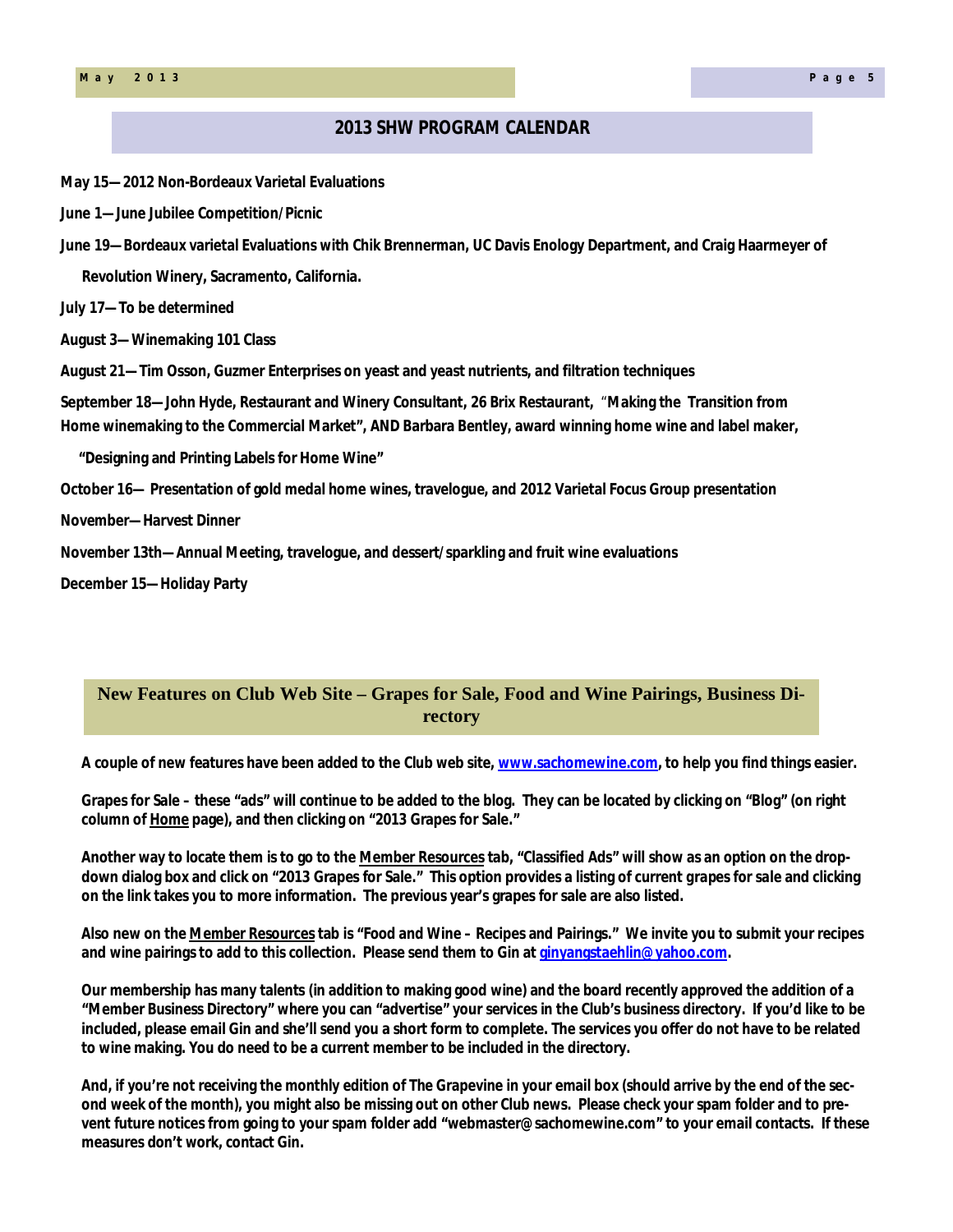#### **M a y 2 0 1 3 P a g e 6**

## May 4th UC Davis FIELD TRIP

**Last Saturday, a group of 20 SHW members embarked on a tour of the UC Davis'** *Teaching and Research Winery and August A. Busch III Brewing and Food Science Laboratory***, more commonly known as the campus' winery, brewery and food science building. SHW member Julie Nola, who was also the construction project manager for building, led the group through the multiple functions of the building.** 

**We toured the fermentation room that was equipped with 152 technologically advanced containers that wirelessly communicates the wine's vitals plus manages the wine's temperature and pump overs independently. Adjacent to the fermentation room were the crush pad, innovative wine storage space, and control room.** 

**In the next few years, the building hopes that its carbon footprint is "net zero" and several innovative energy-saving and environmentallyfriendly innovations were viewed and discussed.** 

**Many thanks to Julie for an in-depth look at this exciting teaching and research facility.** 

**Additional photos are posted on Sacramento Home Winemakers facebook page and soon to be posted on www.sachomewine.com.**









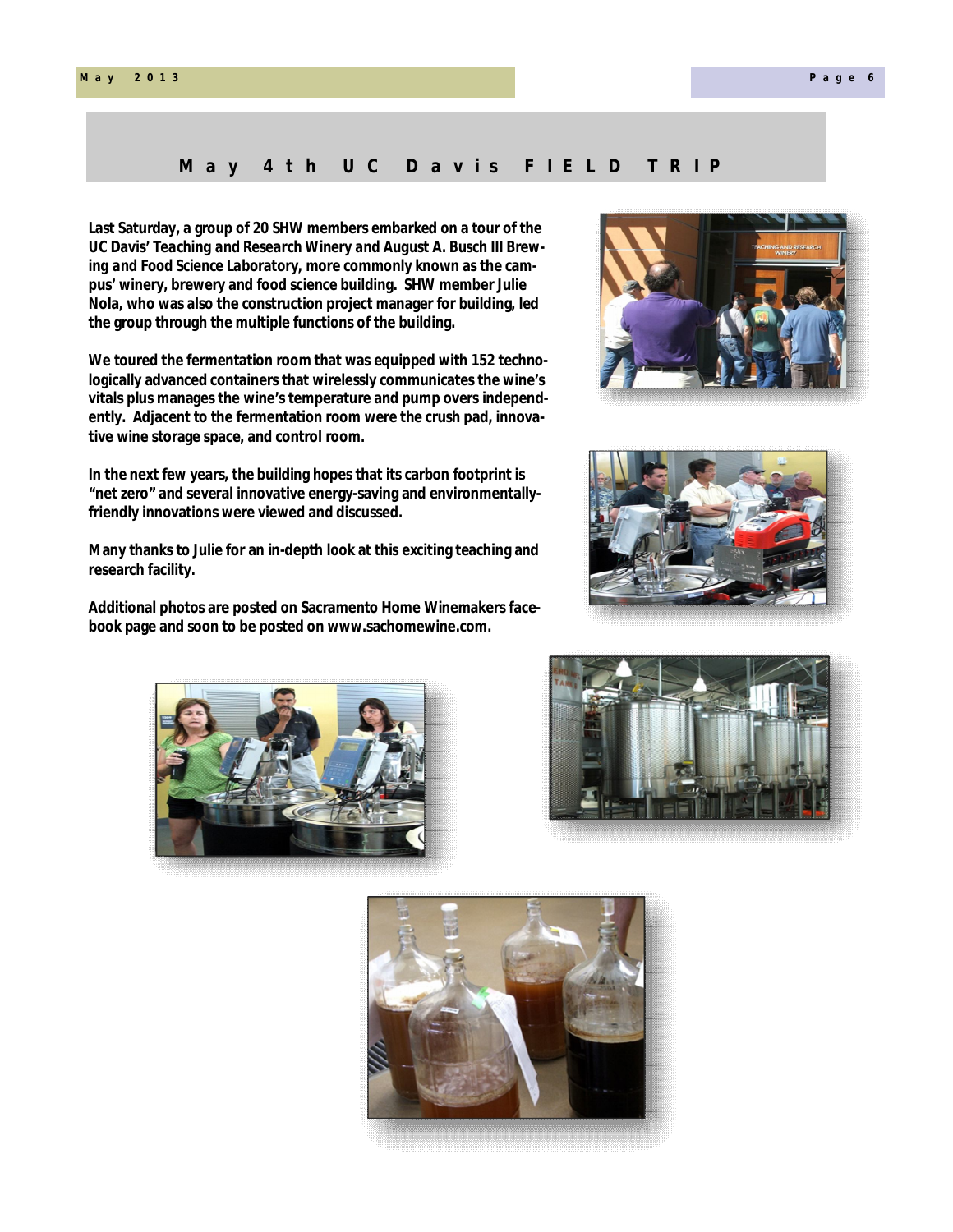#### **2 0 1 3 H a r v e s t V a r i e t a l F o c u s G r o u p s**

**Interested in making a different wine in the upcoming harvest?**

**SHW is looking for members to coordinate varietal focus groups. These groups are opportunities for members to secure grapes as a group, make wines individually, and collaborate on any issues that might be specific to the "focus" varietal.** 

**Donna Bettencourt is planning to lead a foothill merlot varietal focus group where participants will have a chance to walk the vineyard from summer to harvest. This is open only to new home wine makers. Participants will be learning about this delightful varietal, and sampling wonderful commercial and home made examples of this varietal together prior to the harvest. During the harvest they will pick up to 200 lbs of Merlot by hand, crush and destem on site, and press together. Guidance will be made available thoughout the process, up to bottling.**

**If you have ideas for a varietal focus group, would like to coordinate/mentor a group or participate in one, please contact Gin at ginyangstaehlin@yahoo.com or 916 217-0294.**

## **S U P P O R T Y O U R L O C A L S H W N E W S L E T T E R E D I T O R !**

**As your newly appointed Newsletter Editor, and recovering past President, I would like to introduce myself to you and to ask for your help.**

**I was an English major and an elementary school teacher. I pride myself in following the rules of grammar, punctuation, and spelling. I also have my Master's Degree in Social Work. So, I like to connect people and improve lives. We learn from each other by connecting. We all have stories to share, i.e. "My Worst Winemaking Disaster", or "My Favorite Books About Wine Travel", or "How I Learned to Stop Fiddling with my Wine", or "My Winemaking Toys", etc., and etc. Don't worry about grammar, or spelling, or punctuation (I've got your back).**

**If you would like to contribute an article to the monthly SHW newsletter, please send the article, and photos (if you have) them to me by the deadline of the 5th of every month. You can e-mail them to me at bettencourt1045@softcom.net** 

**Donna Bettencourt** 

**2013 SHW Newsletter Editor**